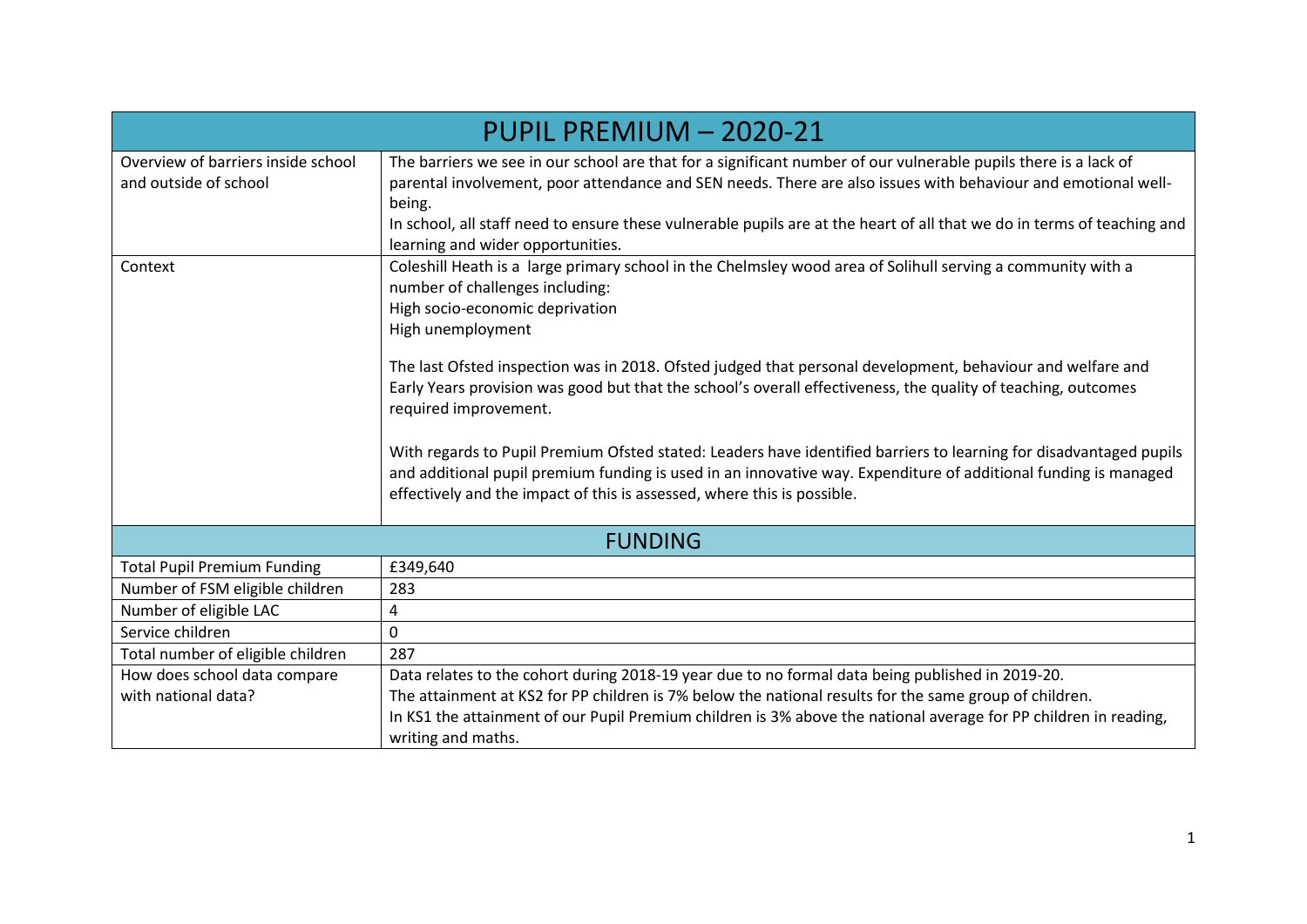## **Our Pupil Premium Strategy**

Coleshill Heath School is committed to supporting all pupils to overcome any barriers to learning. We recognise that our families have a wide range of needs and they also have many strengths. Our aim is to ensure that all children who are in receipt of the Pupil Premium Grant will make at least expected progress, achieving as well or better than those nationally. In addition to this we expect that all Pupil Premium Pupils will achieve as well as non- pupil premium pupils.

In 2019-20 diminishing the difference and supporting vulnerable children to build their academic resilience continues to be a key aspect of the School Development Plan.

## **Our core aim is:**

- To raise the attainment and progress of pupils eligible for pupil premium funding so that their performance compares favourably with Non-Pupil Premium peers.
- Address inequalities in education of pupils from low-income families and raise attainment of these pupils.

## **What we expect to see:**

Excellent teaching and learning is paramount to the progress of pupils from disadvantaged backgrounds. This remains a consistent and relentless focus. In addition to this, targeted intervention and support strategies are deployed in order to:

- Improve levels of attainment and progress;
- Close attainment gaps relative to school averages;
- Enhance reading, writing, mathematics and communication skills;
- Engage and develop learning through a comprehensive extra-curricular provision;
- Have a clear focus on all disadvantaged pupils, including those with SEND and more able pupils
- Support pupils in becoming aspirational, confident and successful learners.
- Children able to deal with emotion and well-being with increased resilience.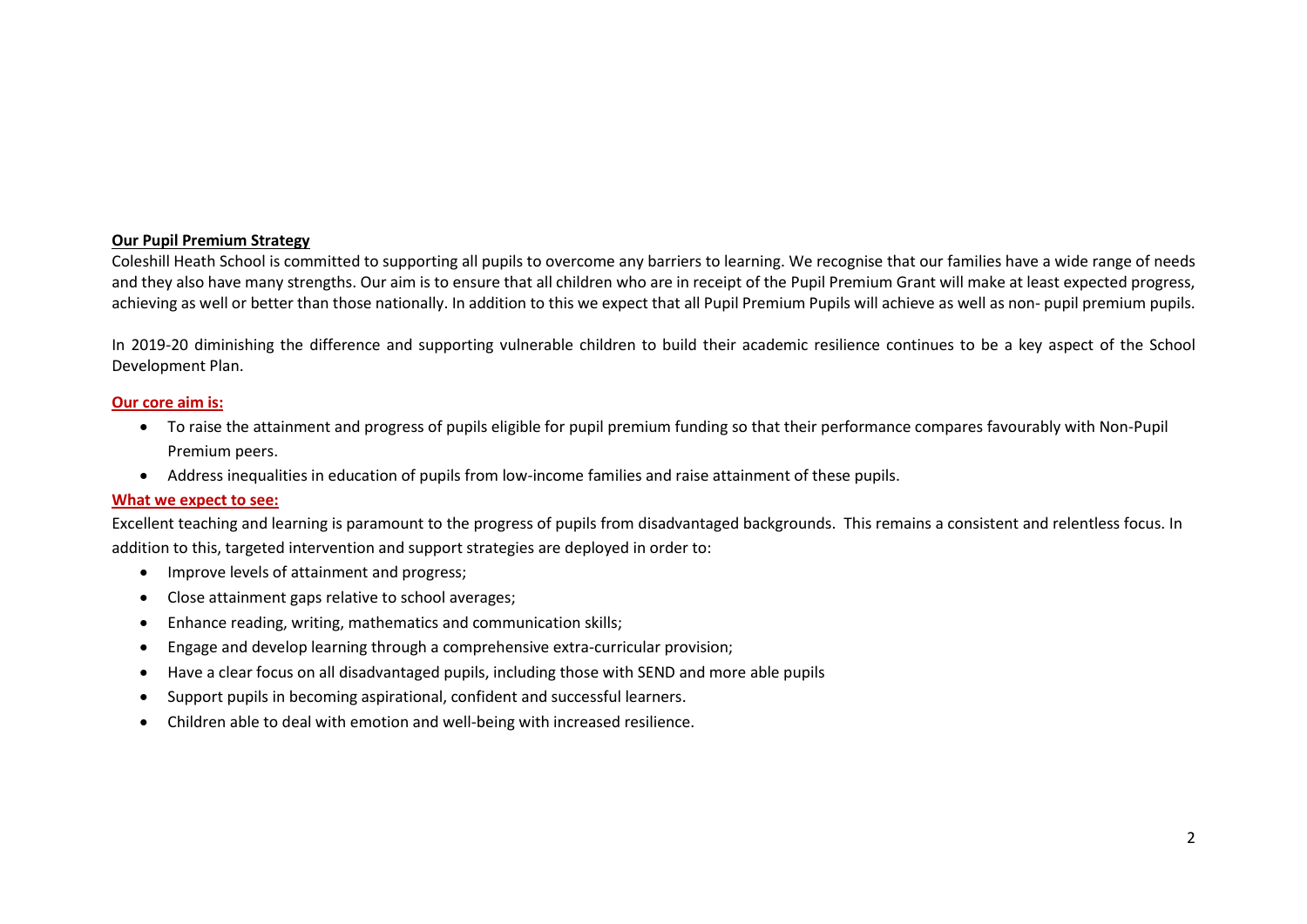| Review of the 2018-2019 academic year (No formal data for 2019-20)                                                                             |
|------------------------------------------------------------------------------------------------------------------------------------------------|
| Impact on progress and attainment of eligible pupils                                                                                           |
| <b>Key Stage 2 results</b>                                                                                                                     |
| Attainment in Reading was above national for PP at KS2 (National 62%, CHS 78%)                                                                 |
| Attainment in Writing was above national for PP at KS2 (National 68%, CHS 76%)                                                                 |
| Attainment in Maths was above national for PP at KS2 (National 67%, CHS 79%)                                                                   |
| Attainment in Reading, Writing, Maths and SPAG increased for PP from last year (R - 54% to 68% W-71% to 76%, M 57% to 79%, SPAG 57% to<br>76%) |
| Progress scores were in line for Reading and Writing at the end of KS2 (R +1.0, M +1.7).                                                       |
| Progress was significantly above for Maths at the end of KS2(+2.8).                                                                            |
| <b>Key Stage 1 results</b>                                                                                                                     |
| Attainment in Reading was above national for PP at KS1 (National 62%, CHS 72%)                                                                 |
| Attainment in Writing was above national for PP at KS1 - (National 55%, CHS 65%)                                                               |
| Attainment in Maths was above national for PP at KS1 - (National 63%, CHS 74%)                                                                 |
| <b>EYFS Results</b>                                                                                                                            |
| PP children who have achieved GLD has increased 7% this year.                                                                                  |
| <b>School Wide</b>                                                                                                                             |
| End of year attainment has improved for PP children across the school - See Summer Data Report                                                 |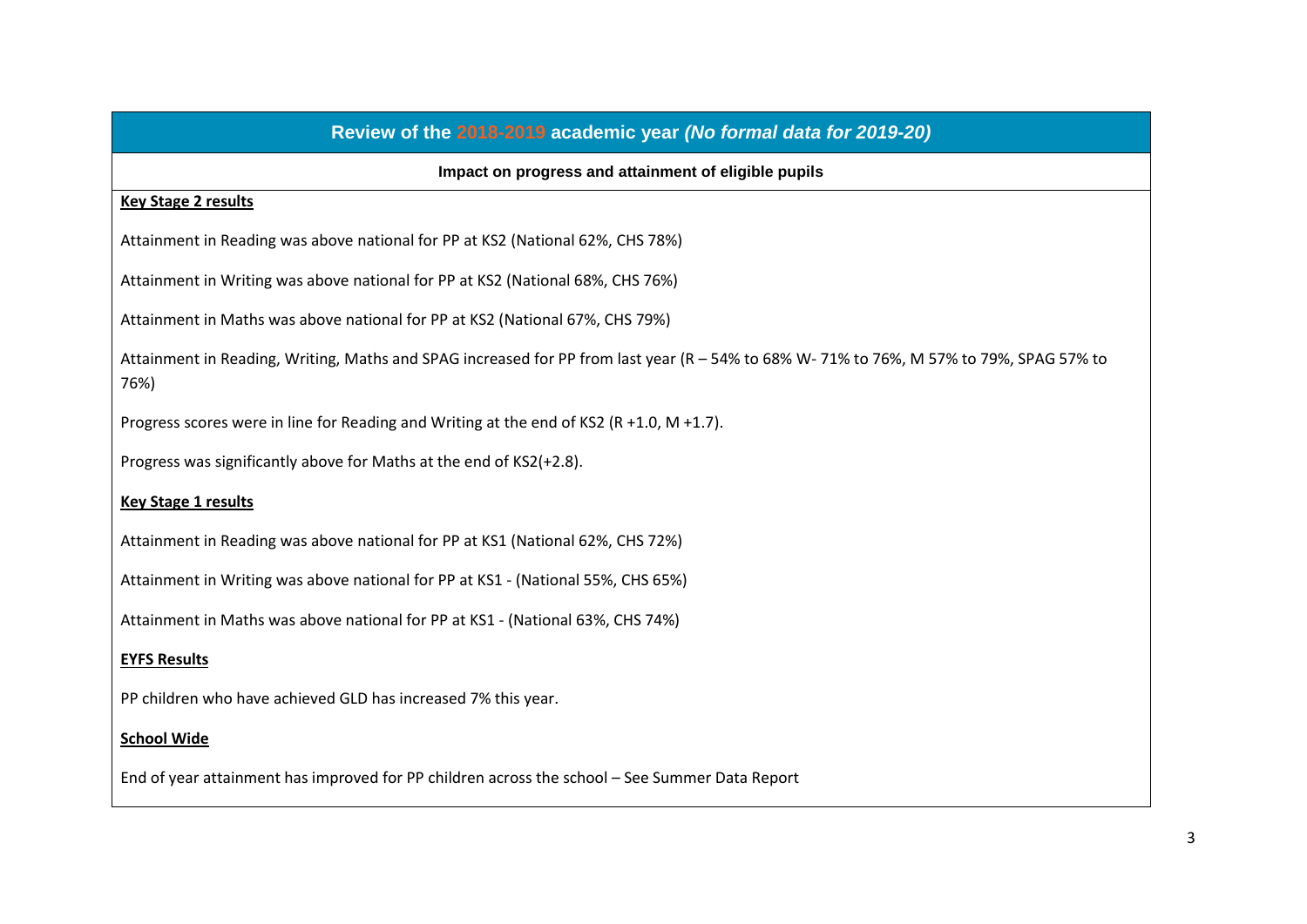## **Forecasted Pupil Premium Spend and Impact**

Strategic spending of the Pupil Premium Grant will ensure that pupils will receive support and intervention tailored to their needs. Pupils eligible for Pupil Premium support are clearly identified across all year groups (See Class Profiles).

| <b>Qualifying Pupils</b> |                               | <b>Ever FSM</b>                                                                                                                                                                                                                                                                             |                           | LAC                                                                                                                                                                                                                                                                                                                                                                                                                     |                             | <b>Service Families</b> |                                                                                                                                         | <b>Funding 2020/21</b>                                                                                                                                                                                                       |
|--------------------------|-------------------------------|---------------------------------------------------------------------------------------------------------------------------------------------------------------------------------------------------------------------------------------------------------------------------------------------|---------------------------|-------------------------------------------------------------------------------------------------------------------------------------------------------------------------------------------------------------------------------------------------------------------------------------------------------------------------------------------------------------------------------------------------------------------------|-----------------------------|-------------------------|-----------------------------------------------------------------------------------------------------------------------------------------|------------------------------------------------------------------------------------------------------------------------------------------------------------------------------------------------------------------------------|
| 287                      |                               | 283                                                                                                                                                                                                                                                                                         |                           | 4                                                                                                                                                                                                                                                                                                                                                                                                                       |                             |                         | 0                                                                                                                                       | £349,630                                                                                                                                                                                                                     |
| <b>Focus</b>             |                               | <b>Pupil Barriers</b>                                                                                                                                                                                                                                                                       | and How)                  | <b>Strategy and Actions (What</b>                                                                                                                                                                                                                                                                                                                                                                                       | Costs                       |                         | <b>Desired Outcomes</b>                                                                                                                 | How will this be<br>measured?<br><b>Impact and Evidence</b>                                                                                                                                                                  |
| <b>Teaching</b>          | maths.<br>support.<br>tables. | Low prior attainment<br>in Reading and lack of<br>explicit teaching of<br>reading skills and<br>strategies.<br>Gaps in understanding<br>in reading, writing and<br>Lack of independence<br>and over reliance on<br>Gaps in key skills in<br>maths including times<br>Lack of family support | and non PP.<br>knowledge. | Targeted support for low<br>attaining pupils through a<br>wide range of teaching and<br>learning programmes to<br>improve progress of children<br>and close gaps between PP<br>Maintaining of TT rock stars<br>to support times table<br>TT Rockstars lunch time clubs<br>Use of focussed intervention<br>to close gaps (Number Sense,<br>Every Child Counts)<br>Use of Maths No Problem<br>and CPD to support staff to | Staffing Cost-<br>See Below |                         | Gaps in expected levels<br>between<br>disadvantaged pupils<br>and others, nationally,<br>reduced to no greater<br>than the national gap | Attainment gaps closed<br>- Evidence to be seen<br>through National<br>Assessment Data,<br><b>Teacher assessments</b><br>and standardised<br>assessments (NTS)<br>Times table knowledge<br>increased in every year<br>group. |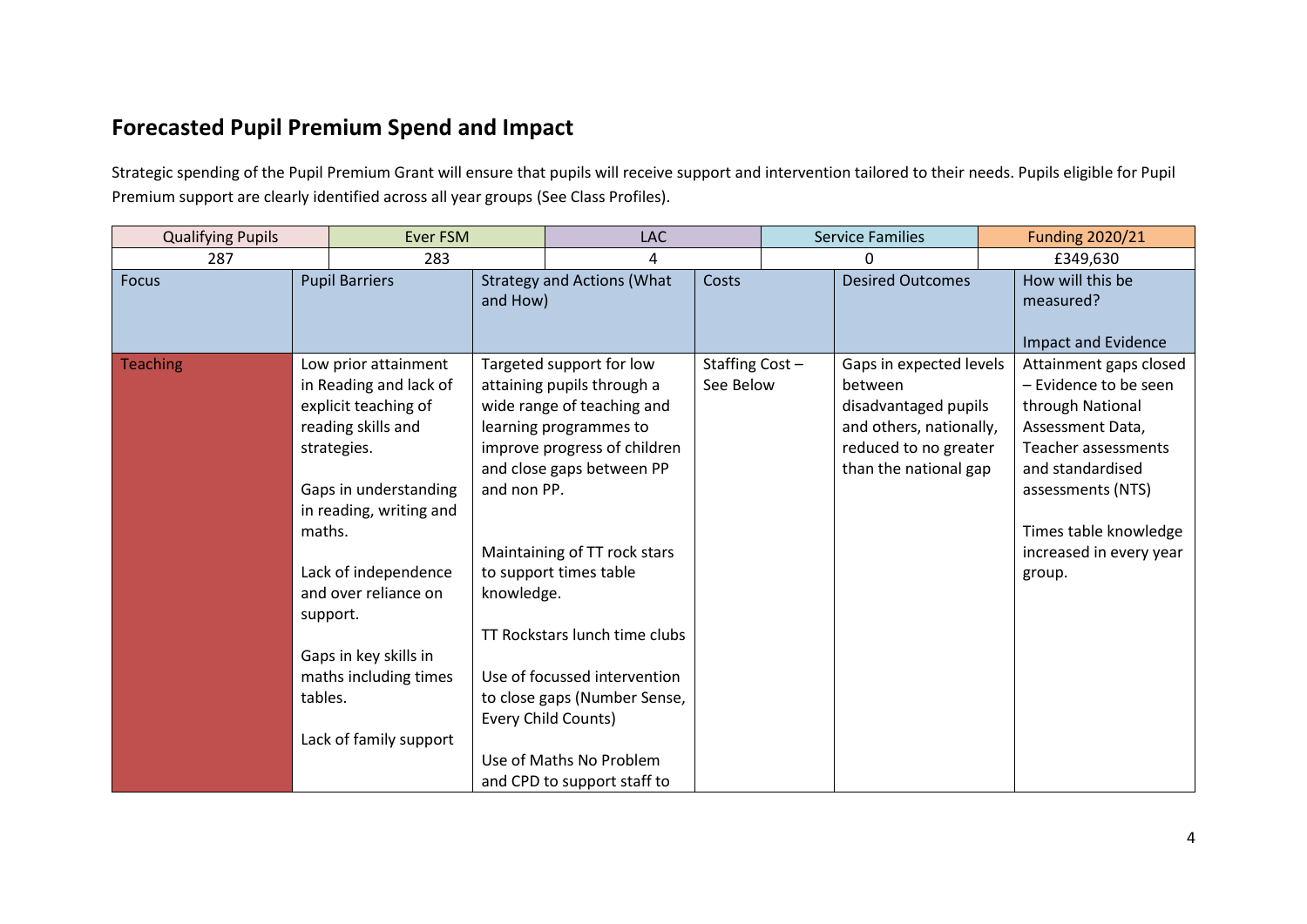|                 |                                                                                                                             | use effective teaching<br>strategies.<br>Use of Reading Interventions<br>to support children who are<br>working towards and below<br>year group standards.                                                                                                                                                                                                        |                                                                                                  |                                                                                                               |                                                                                                                                                                                                                                     |
|-----------------|-----------------------------------------------------------------------------------------------------------------------------|-------------------------------------------------------------------------------------------------------------------------------------------------------------------------------------------------------------------------------------------------------------------------------------------------------------------------------------------------------------------|--------------------------------------------------------------------------------------------------|---------------------------------------------------------------------------------------------------------------|-------------------------------------------------------------------------------------------------------------------------------------------------------------------------------------------------------------------------------------|
| <b>Teaching</b> | Inconsistent teaching<br>can lead to gaps not<br>being closed effectively                                                   | Effective CPD to develop a<br>wide range of teaching and<br>learning that develop<br>teacher skills and classroom<br>practice.<br>These include:-<br><b>Big Writing Training</b><br>Maths No Problem Training<br><b>Talk 4 Writing Training</b><br><b>TRG Training</b><br>NQTs support through Unity<br>Training systems.<br>Increased quality first<br>teaching. | T4W - £1795<br><b>PWP - £995</b><br>Unity Training-<br>Paid for as part<br>of the Unity<br>group | Improved progress<br>rates for children.<br>Good quality teaching<br>leading to gaps being<br>closed.         | Close attainment gaps<br>relative to school<br>averages in most year<br>groups.<br>Results to be seen<br>through data reports<br>showing progress gaps<br>closed for PP children.<br>Improved end of KS<br>results for PP children. |
| <b>Teaching</b> | Potential lack of depth<br>of understanding of<br>the barriers to learning<br>of specific pupils and<br>how to address them | Staff to identify PP and<br>targeted interventions to<br>support.<br>Staff training to develop<br>understanding of issues<br>through data analysis and<br>pupil progress meetings.                                                                                                                                                                                | PP Training for<br>new staff - In<br>School - NIL                                                | Earlier interventions<br>will lead to PP children<br>closing gaps and<br>making some<br>accelerated progress. | Close attainment gaps<br>relative to school<br>averages seen in most<br>year groups.<br>Staff able to verbalise<br>and explain the<br>support put in place<br>and the impact it has                                                 |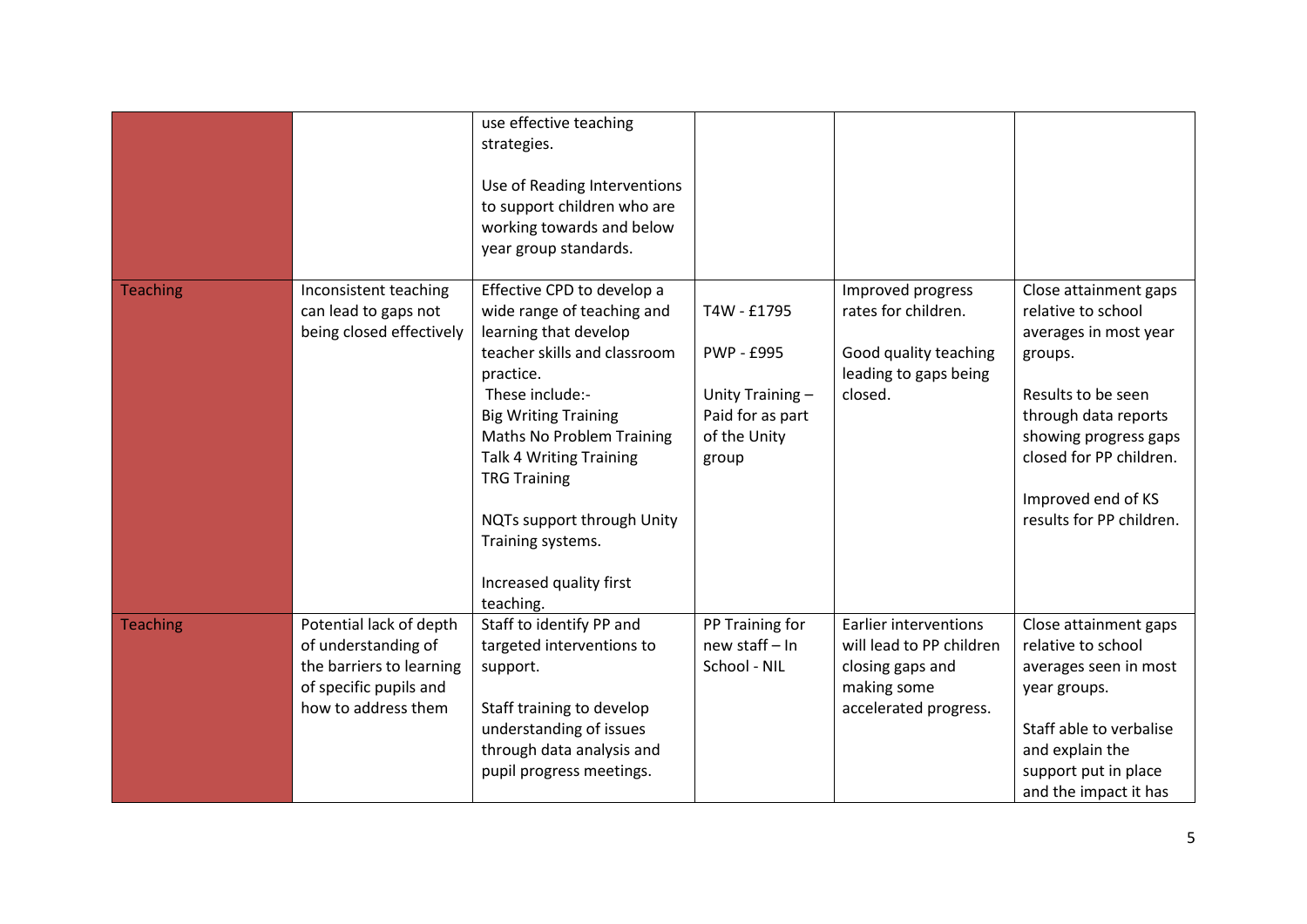|                          |                          | Staff to track progress of   |                      |                           | had through L&S         |
|--------------------------|--------------------------|------------------------------|----------------------|---------------------------|-------------------------|
|                          |                          | underachieving pupils based  |                      |                           | reviews.                |
|                          |                          | on prior attainment. Improve |                      |                           |                         |
|                          |                          | progress rates for           |                      |                           |                         |
|                          |                          | disadvantaged children by    |                      |                           |                         |
|                          |                          | addressing their needs       |                      |                           |                         |
|                          |                          | earlier.                     |                      |                           |                         |
|                          |                          |                              |                      |                           |                         |
|                          |                          | Progress of PP children      |                      |                           |                         |
|                          |                          | checked through learning     |                      |                           |                         |
|                          |                          | and standards meetings. This |                      |                           |                         |
|                          |                          | should also be seen through  |                      |                           |                         |
|                          |                          | hot marking and verbal       |                      |                           |                         |
|                          |                          | feedback in lessons.         |                      |                           |                         |
|                          |                          |                              |                      |                           |                         |
|                          |                          | Interventions to focus on    |                      |                           |                         |
|                          |                          | identifying gaps.            |                      |                           |                         |
| <b>Targeted Academic</b> | Potential lack of depth  |                              |                      |                           | Intervention groups     |
| Support                  | of understanding of      |                              |                      |                           | analysis show progress  |
|                          | the barriers to learning |                              |                      |                           | being made and gaps     |
|                          | of specific pupils and   |                              |                      |                           | closing between PP      |
|                          | how to address them      |                              |                      |                           | and non PP children     |
|                          |                          |                              |                      |                           |                         |
| <b>Targeted Academic</b> | Not all pupils have      | Improved resourcing in the   | <b>TT Rock Stars</b> | To develop and            | Increased participation |
| Support                  | access to the internet   | enquiry hub to allow PP      | £50                  | enhance key skills in an  | and progress through    |
|                          | for homework.            | children to access TT Rock   | Blogging             | engaging way.             | home learning -         |
|                          |                          | Stars and Education City and | Platform.            |                           |                         |
|                          | A lack of parental       | other supporting software.   | £2950                | Learning inclusive of all | Data to show increased  |
|                          | engagement impacts       |                              | <b>Staffing</b>      | children with gaps.       | usage of ICT programs.  |
|                          | on pupil's ability to    | Blogging clubs to be run     | £49520               |                           |                         |
|                          |                          |                              |                      |                           |                         |
|                          | maximise progress e.g    | weekly for children to       | Read theory - NIL    |                           |                         |
|                          | Reading at home,         | engage in homework and       |                      |                           |                         |
|                          | completing homework.     | have access to ICT.          |                      |                           |                         |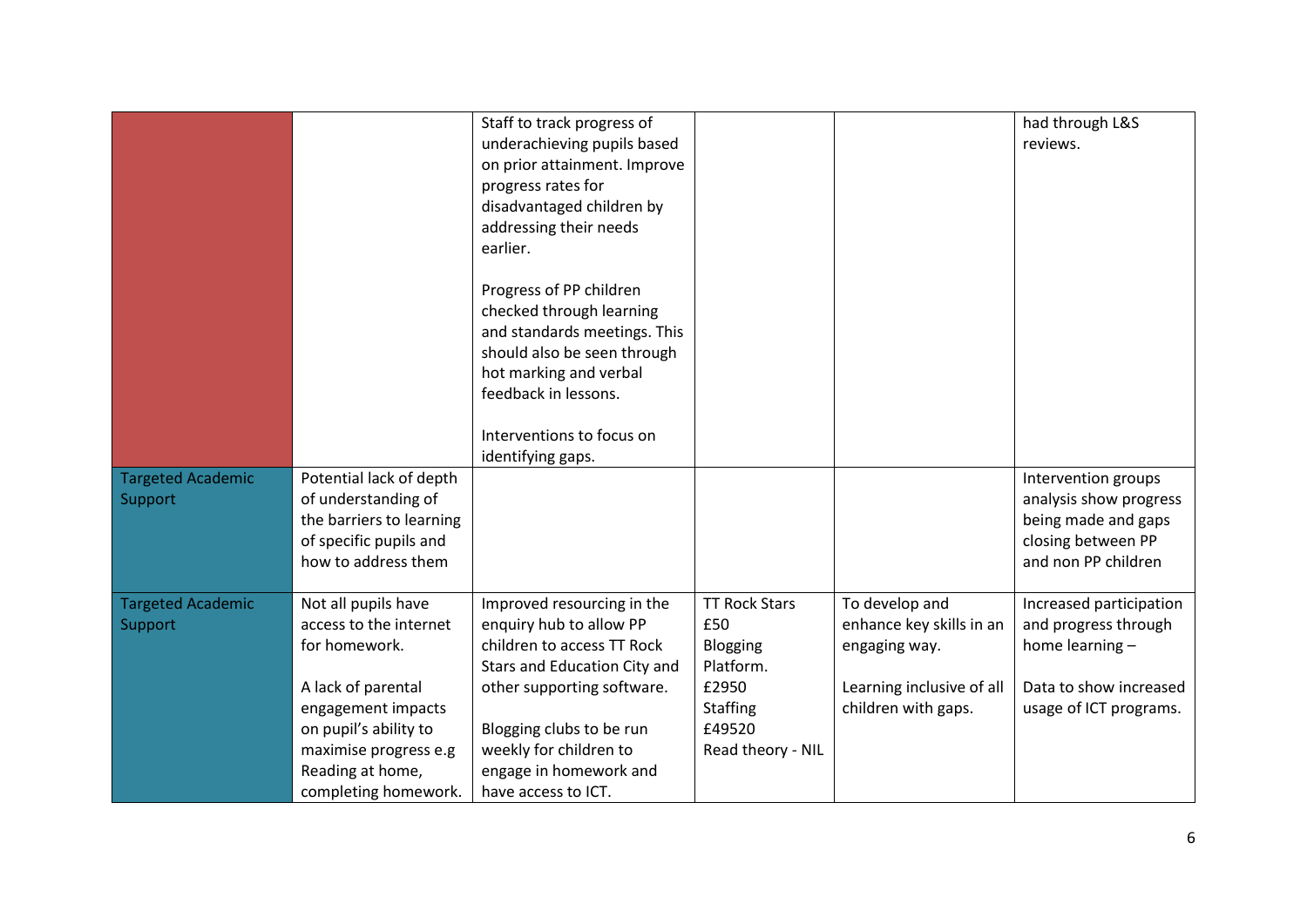|  | Inclusion manager/ mentor<br>home school support time<br>focussed on under-achieving<br>Pupil Premium children and<br>families.<br>Behaviour and Inclusion<br>team impacts including:<br>Inclusive learning<br>$\bullet$<br>room and inclusion<br>manager and<br>behaviour team.<br>Early identification<br>$\bullet$<br>and targeted support<br>RWI groups for<br>$\bullet$<br>support<br>Alternative provision<br>support<br>Support from<br>external agencies -<br><b>CSAWs/SISS</b><br>Motivational support<br>to raise aspirations<br>Targeted projects for<br>$\bullet$ |  |  |
|--|-------------------------------------------------------------------------------------------------------------------------------------------------------------------------------------------------------------------------------------------------------------------------------------------------------------------------------------------------------------------------------------------------------------------------------------------------------------------------------------------------------------------------------------------------------------------------------|--|--|
|  |                                                                                                                                                                                                                                                                                                                                                                                                                                                                                                                                                                               |  |  |
|  | specific groups of<br>disadvantaged pupils<br>LAC support for<br>$\bullet$                                                                                                                                                                                                                                                                                                                                                                                                                                                                                                    |  |  |
|  | specific children e.g<br>627 support for<br>transition.                                                                                                                                                                                                                                                                                                                                                                                                                                                                                                                       |  |  |
|  | Behaviour support<br>for children who                                                                                                                                                                                                                                                                                                                                                                                                                                                                                                                                         |  |  |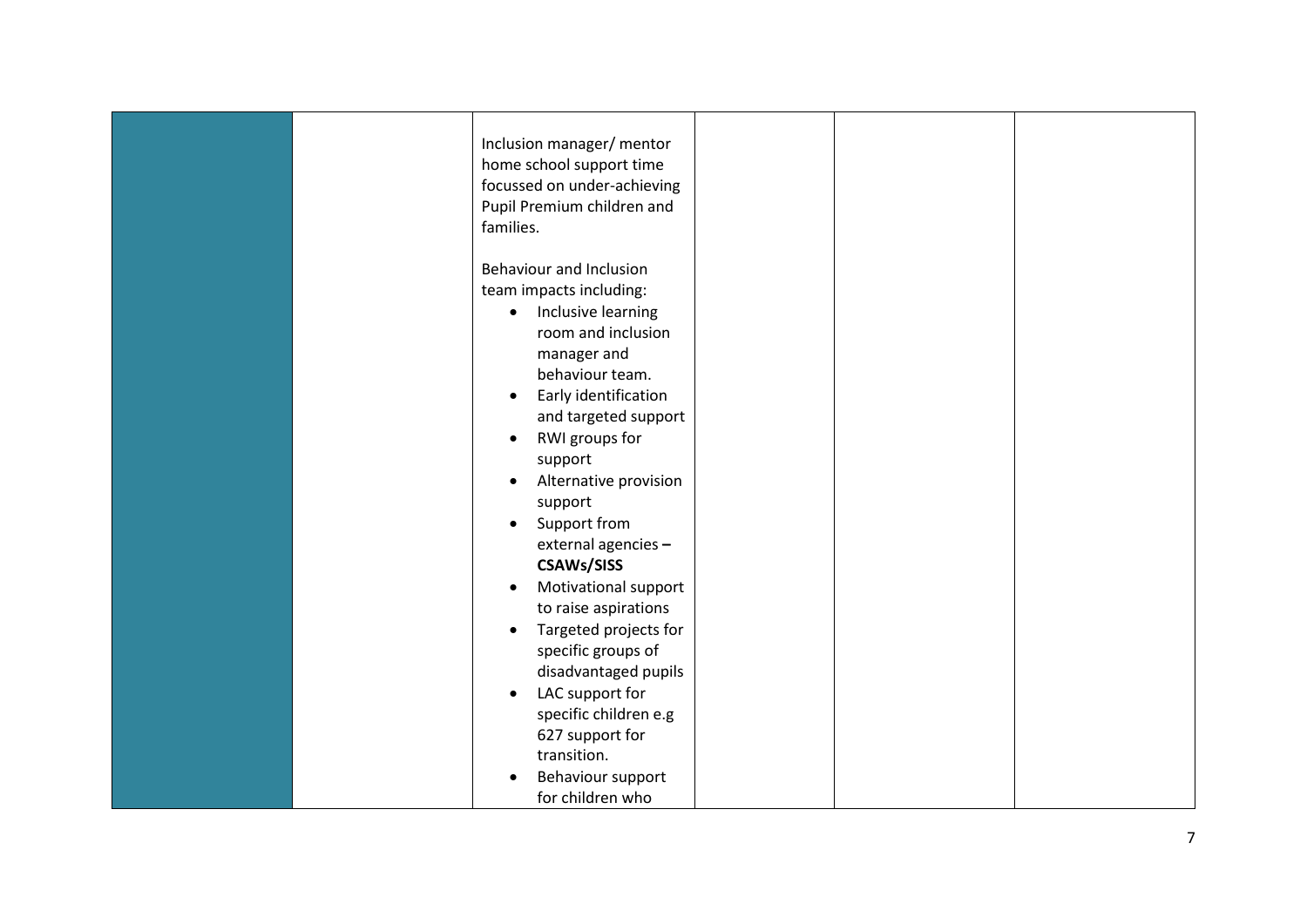|                                     |                                                                                                                                                                                                                                                                                                              | struggle with day to<br>day classroom<br>environment.                                                                                                                                                                                                                                                                                                                                                                                                 |                                                                                                                                      |                                                                                                                                                                                                               |                                                                                                                                                                                                                                        |
|-------------------------------------|--------------------------------------------------------------------------------------------------------------------------------------------------------------------------------------------------------------------------------------------------------------------------------------------------------------|-------------------------------------------------------------------------------------------------------------------------------------------------------------------------------------------------------------------------------------------------------------------------------------------------------------------------------------------------------------------------------------------------------------------------------------------------------|--------------------------------------------------------------------------------------------------------------------------------------|---------------------------------------------------------------------------------------------------------------------------------------------------------------------------------------------------------------|----------------------------------------------------------------------------------------------------------------------------------------------------------------------------------------------------------------------------------------|
| <b>Targeted Academic</b><br>Support | Pupils not making the<br>expected progress in<br>English and<br>mathematics.<br>Pupils with social<br>communication<br>barriers.<br>Pupils with very low<br>reading ages.<br>Pupils experiencing<br>reading and writing<br>difficulties not only<br>with comprehension<br>but also with reading<br>accuracy. | In depth intervention<br>programmes to close the<br>gaps between PP and non PP<br>children.<br>Investment in more engaging<br>intervention materials to<br>improve enjoyment of<br>intervention.<br>Third Space learning to<br>support PP children in year 5<br>and 6 to get to the year<br>group standard.<br>Use of focussed intervention<br>to close gaps (Number Sense,<br>Every Child Counts)<br>Fluency project to support<br>reading accuracy. | <b>Third Space</b><br>Learning $-$<br>£7164<br><b>Intervention TAs</b><br>£139582<br>Intervention<br>Phonics - Tas<br>See cost above | Gaps being closed<br>through intervention<br>with progress being<br>tracked from starting<br>and end points of<br>intervention.<br>Key year group<br>objectives are met by<br>the majority of PP<br>children. | PP gaps being closed in<br>year groups.<br>PP case studies where<br>necessary.<br>Intervention groups<br>lead to pupils closing<br>gaps.<br>NTS increases for<br>scores for PP children<br>in all year groups.<br>Phonics gaps closed. |
|                                     | Children with High<br>Needs struggling to<br>access main class<br>teaching.                                                                                                                                                                                                                                  | Class Inspire to support<br>children at the levels they<br>are working at.<br>Range of teaching styles and<br>strategies to support the<br>needs of the pupils.                                                                                                                                                                                                                                                                                       | Cost<br>£32198<br>£20156                                                                                                             | Children will engage<br>with learning.                                                                                                                                                                        | Children to make<br>progress from their<br>own specific starting<br>points.                                                                                                                                                            |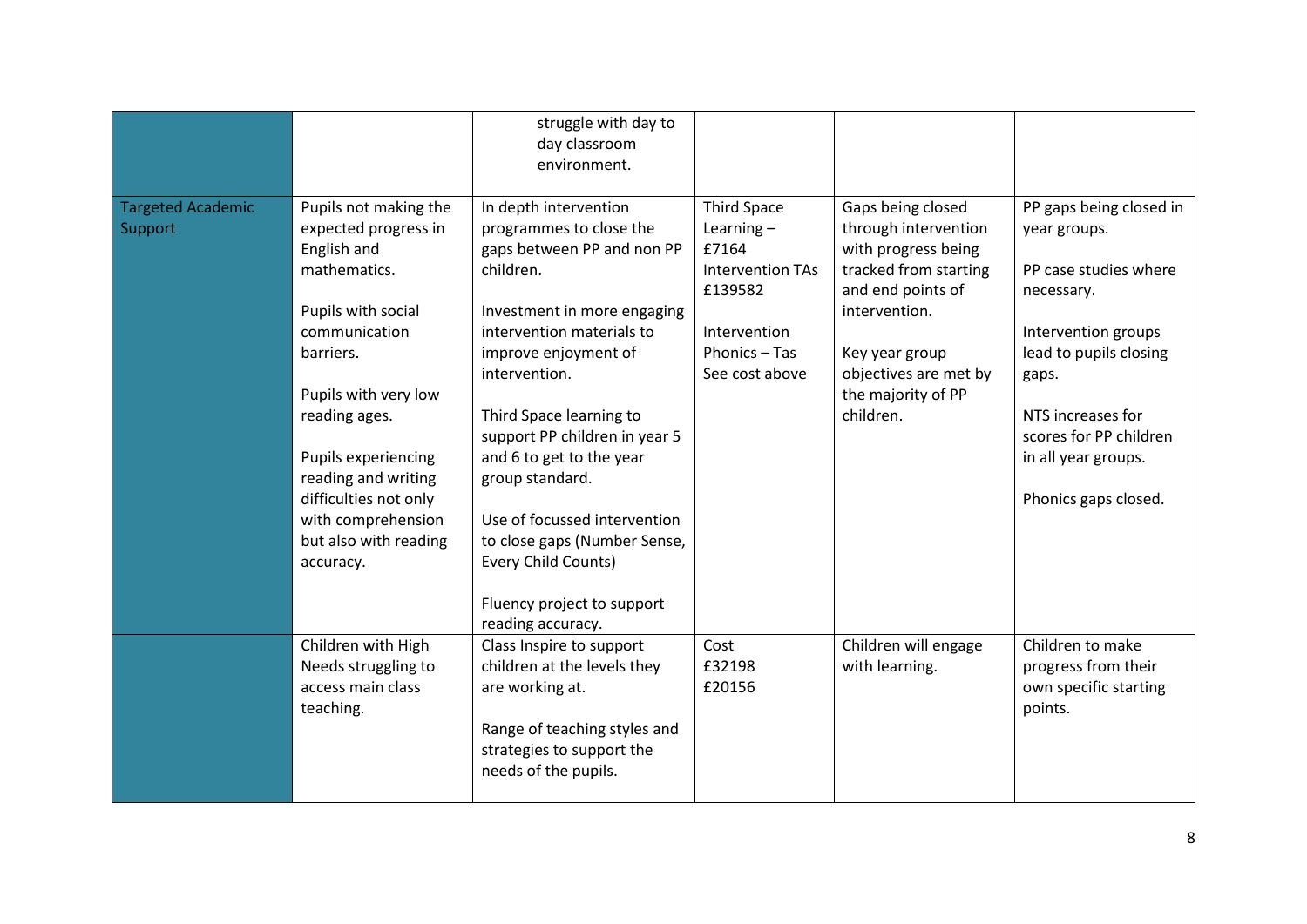|                         |                                                                                   | Year 2 Nurture Group                                                                                                                                                                                                                       | Cost<br>£20156                    |                                                                                                                                             |                                                                                                              |
|-------------------------|-----------------------------------------------------------------------------------|--------------------------------------------------------------------------------------------------------------------------------------------------------------------------------------------------------------------------------------------|-----------------------------------|---------------------------------------------------------------------------------------------------------------------------------------------|--------------------------------------------------------------------------------------------------------------|
| <b>Wider Strategies</b> | Children have had<br>emotional trauma<br>through the periods of<br>lockdown.      | <b>Emotion coaching training</b><br>for all staff to support<br>strategies to deal with<br>behaviours.                                                                                                                                     | Emotion<br>coaching cost<br>£4295 | Children will feel<br>supported and<br>behaviours<br>understood.                                                                            | Lesson observations<br>show strategies being<br>applied.                                                     |
| <b>Wider Strategies</b> | Parents lack of<br>knowledge and skills to<br>support their children              | Parent workshops<br>Parent training in basic skills<br>Improved communication:<br>Specific use of DOJO to<br>communicate with parents,<br>increased text service, social<br>media, 1-1 meetings, meet<br>and greet on the playground       | Text message<br>$system =$        | Parents will have<br>greater understanding<br>and be enabled to<br>support their children.<br>Communication<br>avenues will be<br>improved. | Parent feedback forms<br>show progress and<br>engagement.                                                    |
| <b>Wider Strategies</b> | Vulnerable pupils<br>lacking confidence with<br>transition                        | A targeted transition<br>programme for Year 6 pupils<br>takes place during the<br>summer term. This allows<br>any disadvantaged or<br>vulnerable pupils to gain<br>extra support and guidance<br>during the transition phase<br>to Year 7. | <b>NIL</b>                        | Children will be more<br>confident when going<br>through transition to<br>secondary school                                                  | Children able to discuss<br>transition in a positive<br>manner.<br>Feedback forms show<br>positive outcomes. |
| <b>Wider Strategies</b> | Pupils emotional well-<br>being can affect the<br>progress they make in<br>class. | Adult mentors to work with<br>children to learn strategies to<br>deal with managing their<br>feelings and emotions<br>Inclusion manager to work<br>with individuals, groups and<br>families to support them to                             | <b>Mentor Cost:</b><br>£31564     | Children will be able to<br>manage their emotions<br>and overcome barriers.                                                                 | Case studies to show<br>where progress has<br>been made and where<br>needs are still to be<br>met.           |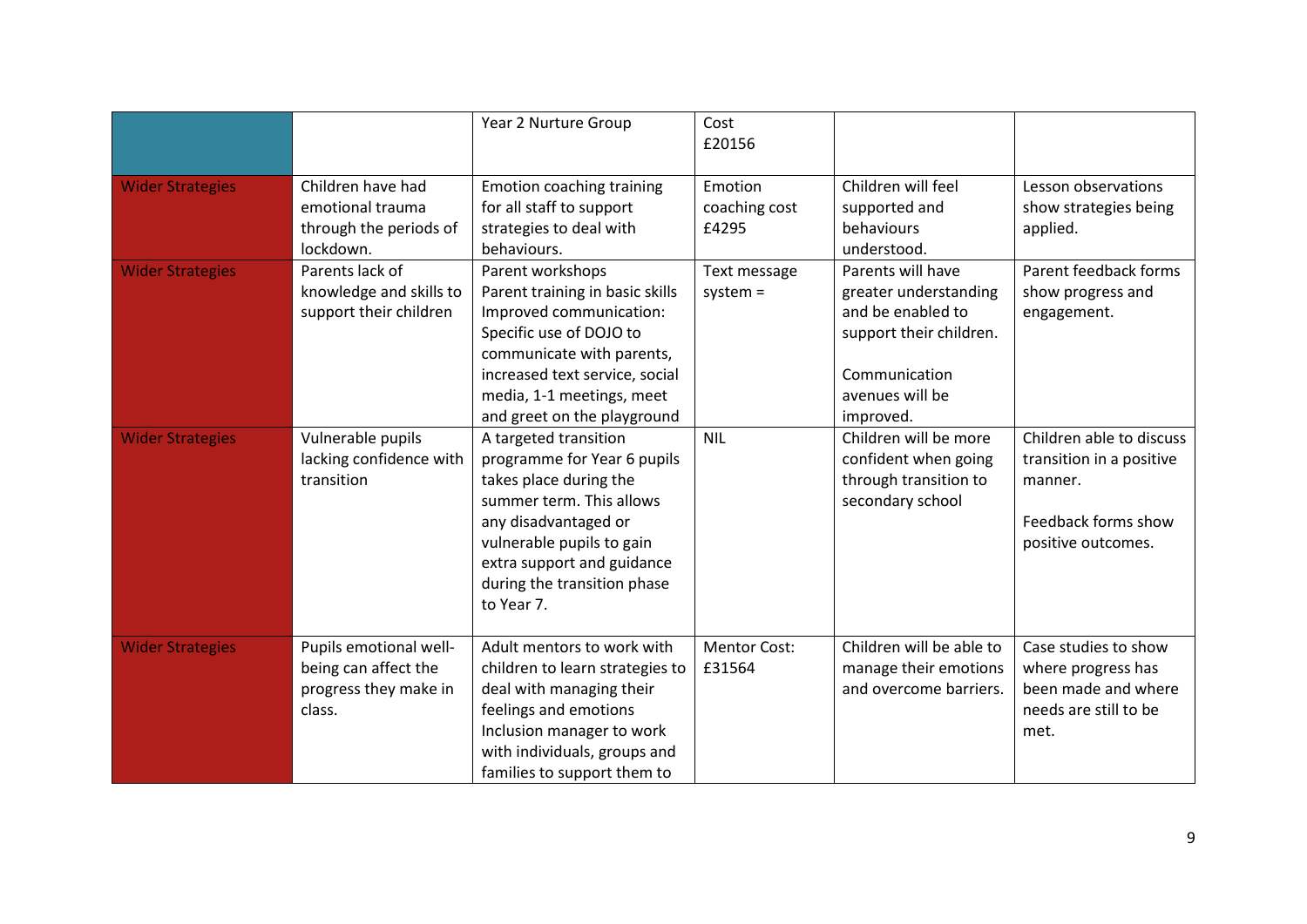|                         |                        | overcome barriers and make    |                       |                           |                        |
|-------------------------|------------------------|-------------------------------|-----------------------|---------------------------|------------------------|
|                         |                        | progress.                     |                       |                           |                        |
|                         |                        | Mentors to map and identify   |                       |                           |                        |
|                         |                        | progress in learning for the  |                       |                           |                        |
|                         |                        | children                      |                       |                           |                        |
|                         |                        | SEMH support for targeted     |                       |                           |                        |
|                         |                        | children, with strategies for |                       |                           |                        |
|                         |                        | pastoral care.                |                       |                           |                        |
|                         |                        | Use of pivotal techniques to  |                       |                           |                        |
|                         |                        | support consistent            |                       |                           |                        |
|                         |                        | behavioural approaches by     |                       |                           |                        |
|                         |                        | all staff in school.          |                       |                           |                        |
| <b>Wider Strategies</b> | Pupils do not fully    | Funding 20% of places in      | <b>Breakfast Club</b> | A wide range of extra-    | Ratios of PP to non PP |
|                         | engage with the wider  | each after school clubs run   | £2703                 | curricular activities are | to be recorded and     |
|                         | range of opportunities | by the school.                |                       | on offer to children.     | acted upon.            |
|                         | within school.         | ICT lunchtime clubs for       |                       | This will not be limited  | Increased PP children  |
|                         |                        | children who do not have      |                       | to sports activities.     | shown and recorded     |
|                         |                        | internet access at home for   |                       |                           |                        |
|                         |                        | TT Rock Stars.                |                       | A larger proportion of    |                        |
|                         |                        |                               |                       | PP children will be       |                        |
|                         |                        | Go Organic team to support    | £17,000               | involved in after school  |                        |
|                         |                        | a range of social skills and  |                       | activities.               |                        |
|                         |                        | emotional need.               |                       |                           |                        |
| <b>Wider Strategies</b> | Opportunities to       | Targeting children for        | £5000 subsidy -       | Subject specific          | Examples of            |
|                         | develop life           | specific clubs and removing   | where                 | vocabulary will           | work/photographs of    |
|                         | experiences are not    | barriers to participation by, | appropriate           | increase based around     | opportunities given to |
|                         | taken up due to poor   | for example, subsidising      |                       | the school visits.        | PP children.           |
|                         | engagement.            | school trips and journeys.    |                       | Children will have a      | PP children will have  |
|                         |                        | Wider range of school visits  |                       | greater understanding     | had the opportunities  |
|                         |                        | arranged to develop life      |                       | of the world beyond       | to attend school trips |
|                         |                        | experiences.                  |                       | their own vicinity.       |                        |